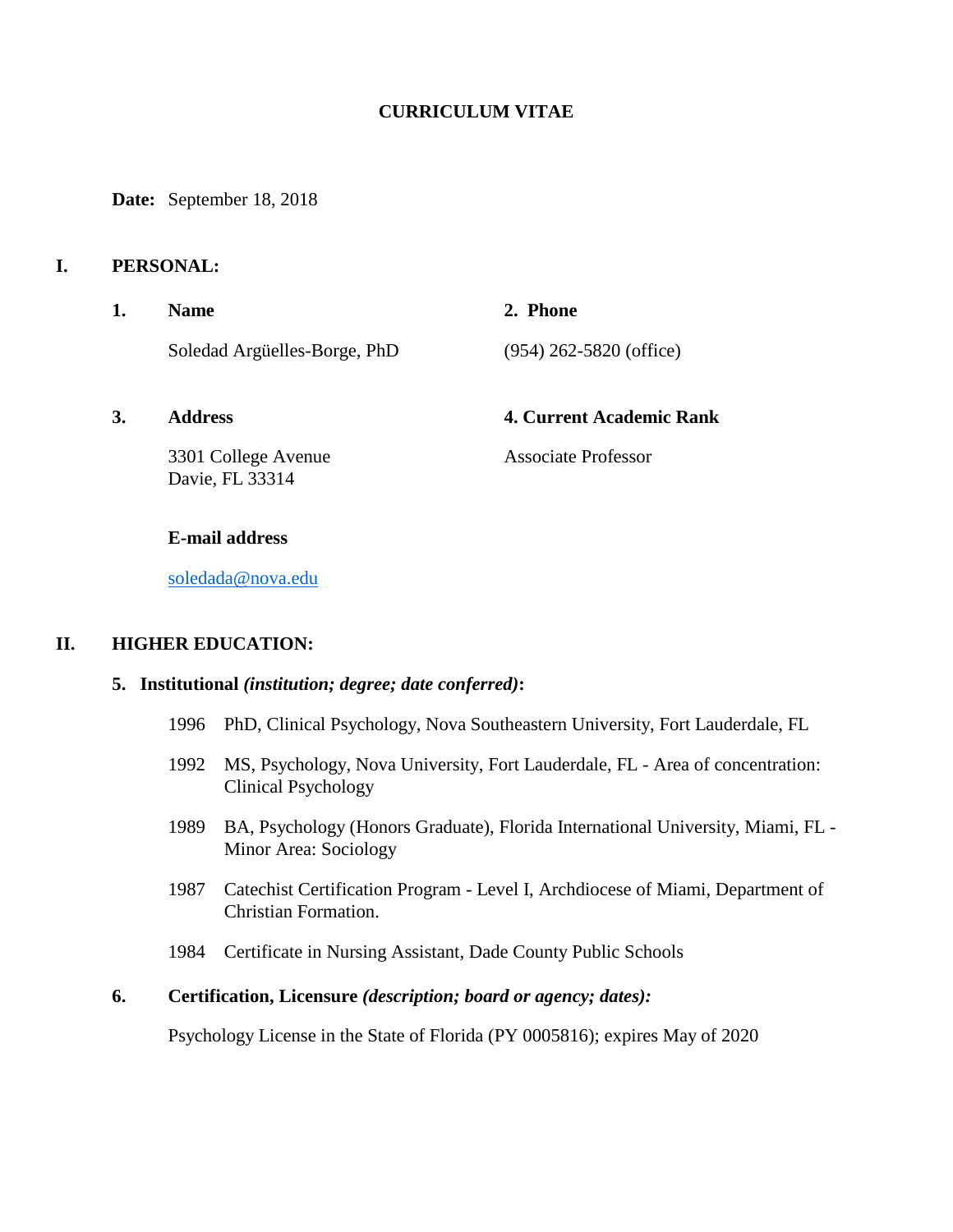# **III. EXPERIENCE**

**7. Academic** *(institutions; rank/status; dates):*

| $01/2018$ -present | Associate Professor, College of Psychology, Nova Southeastern University                                                                      |
|--------------------|-----------------------------------------------------------------------------------------------------------------------------------------------|
| July 2016-01/2018  | Visiting Professor, College of Psychology, Nova Southeastern University                                                                       |
| Jan. 2003-07/2016  | Associate Professor/Program Professor of Applied Research, Abraham S.<br>Fischler College of Education, Nova Southeastern University, FL      |
| <b>June 2008</b>   | <b>Sage Publications Reviewer</b>                                                                                                             |
| 2004-2005          | Quality Assurance Psychologist, Florida Atlantic University, School of<br>Nursing, Boca Raton, FL                                             |
| 2001-2003          | Adjunct Professor for Instructional Technology and Distance Education,<br>Nova Southeastern University, North Miami Beach, FL.                |
| 1998-2002          | Research Assistant Professor, Department of Psychiatry and Behavioral<br>Sciences, University of Miami School of Medicine, Miami, FL.         |
| 1995-1996          | Pre-doctoral Psychology Fellow, Department of Psychiatry and Behavioral<br>Sciences, University of Miami/Jackson Memorial Hospital, Miami, FL |
| 1994-1995          | Pre-doctoral Psychology Intern, Northwest Dade Center, Inc. (APA<br>Accredited Internship Site), Miami, FL.                                   |
| 1993-1994          | Volunteer Extended Psychology Practicum Student, Student Counseling<br>Center, Florida International University, Miami, FL.                   |
| 1992-1994          | Psychometrist, Department of Psychiatry and Behavioral Sciences, University<br>of Miami School of Medicine, Miami, FL.                        |
| 1992-1993          | Psychology Practicum Student, Student Counseling Center, Florida<br>International University, Miami, FL.                                      |
| 1991-1992          | Psychology Practicum Student, Children's Psychiatric Center, Inc.,<br>Hialeah, FL.                                                            |
| Summer 1989        | Interviewer - Interaction of Cultural and Racial Groups in Urban America -<br>The Miami Study, Project based at McGill University, Quebec.    |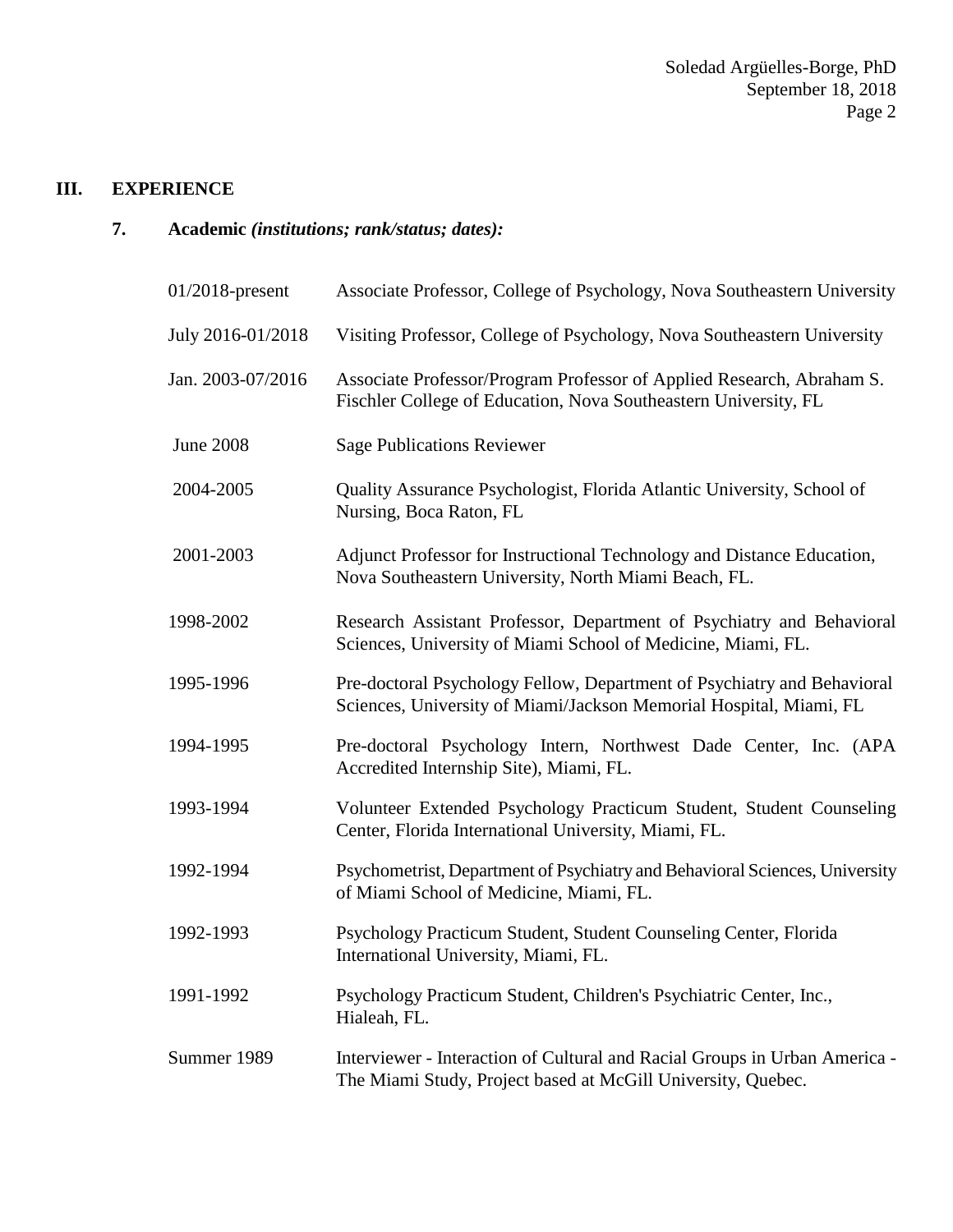#### **8. Non-Academic** *(employers; titles; responsibilities; dates):*

| $2017$ -present | Consultant, Baptist Health South Florida, Miami, FL                                                                                                     |
|-----------------|---------------------------------------------------------------------------------------------------------------------------------------------------------|
| $2017$ –present | Consultant, Leon Medical Centers, Miami, FL                                                                                                             |
| 2003-2009       | Psychologist, Argüelles Psychological & Consulting Services, Inc., Miami,<br>FL. Provide individual $&$ family psychotherapy to adults and the elderly. |
| 2004-2005       | Psychological Assessor for Law Enforcement Psychological and Counseling<br>Associates, Inc., Doral, FL                                                  |
| Summer 1984     | Nurse Assistant Trainee, Mercy Hospital, Miami, FL.                                                                                                     |

### **IV. PUBLICATIONS:**

#### **9. Juried or referred journal articles or exhibitions:**

- **Argüelles, S**., Loewenstein, D.A., Eisdorfer, C., & Argüelles, T. (2001). Caregivers' judgements of the functional abilities of the Alzheimer's disease patient: The impact of caregivers' depression and perceived burden. *Journal of Geriatric Psychiatry and Neurology, 14*, 91-98.
- **Argüelles, S**., & von Simson, A. (1999). Innovative family and technological interventions for encouraging leisure activities in caregivers of persons with Alzheimer's disease. *Activities, Adaptation & Aging, 24(2*), 83-97.
- Argüelles, T., Loewenstein, D.A., & **Argüelles, S**. (2003). Developing culturally competent approaches to cognitive assessment for older adults. *Dimensions*, *10*, 5-8.
- Argüelles, T., Loewenstein, D.A., & **Argüelles, S**. (2001). The impact of the native language of Alzheimer's disease patients and normal elderly individuals on their ability to recall digits. *Aging and Mental Health, 5 (4)*, 358-365.
- Bank, A., **Argüelles, S.,** Rubert, M., Eisdorfer, C., & Czaja, S.J. (2006). The Value of Telephone Support Groups Among Ethnically Diverse Caregivers of Persons with Dementia. *The Gerontologist, 46, 134-138.*
- Eisdorfer, C., Czaja, S.J., Loewenstein, D.A., Rubert, M.P., **Argüelles, S**., Mitrani, V.B., & Szapocznik, J. (2003). The effect of a family therapy and technology-based intervention on caregiver depression. *The Gerontologist, 43*, 521-531.
- Gitlin, L., Roth, D.L., Burgio, L.D., Loewenstein, D.A., Winter, L., Nichols,L., **Argüelles, S**.,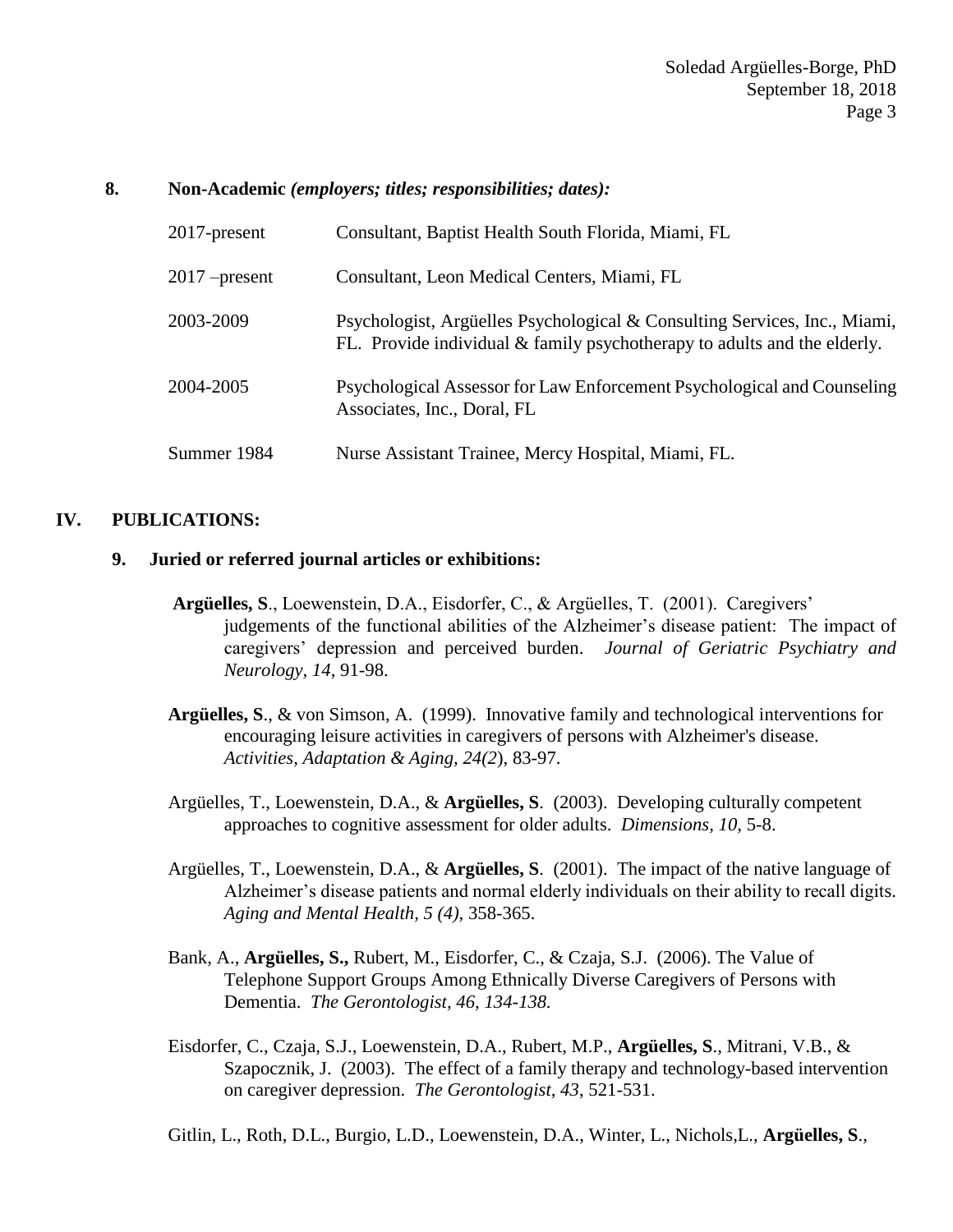Corcoran, M., Burns, R., & Martindale-Adams, J. (2005). Caregiver appraisals of functional dependence in individuals with dementia and associated caregiver upset: Psychometric properties of a new scale and response patterns by caregiver and care recipient characteristics. *Journal of Aging and Health, 17,* 148-171.

- Loewenstein, D.A., **Argüelles, S**., Bravo, M., Argüelles, T., & Eisdorfer, C. (2001). Caregivers' judgements of functional abilities of the Alzheimer's disease patient: A comparison of proxy report and objective measures of functional status. *Journal of Gerontology: Psychological Sciences, 56B*, P78-P84.
- Loewenstein, D. A., Argüelles, T., **Argüelles, S**., & Linn-Fuentes, P. (1994). Potential cultural bias in the neuropsychological assessment of the older adult. *Journal of Clinical and Experimental Neuropsychology, 16*, 623-629.
- Loewenstein, D. A., Duara, R. Argüelles, T., & **Argüelles, S**. (1995). Use of the FULD object-memory evaluation in the detection of mild dementia among Spanish-speaking & English-speaking patients. *American Journal of Geriatric Psychiatry, 3,* 300-307.

### **10. Other works, publication and abstracts:**

- **Argüelles, S**., Klausner, E. J., Argüelles, T., & Coon, D. W. (2003). Family interventions designed to address the needs of the caregiving system. In D. Coon, D. Gallagher-Thompson, & L. Thompson (Eds.). *Effective interventions to reduce caregiver distress: A sourcebook and clinical guide (pp. 99-119)*. New York, NY: Springer Publishing Company, Inc.
- Argüelles, T., & **Argüelles, S**. (2006). Working with Cuban American Families. In G. Ywen & D.Gallagher-Thompson (Eds). *Ethnicity and the dementias, (2nd Ed) (pp.311-326).* New York, NewYork.Taylor and Francis Group.
- **Argüelles, S**., Loewenstein, D.A., Sellers, A., & Burns, W. (August, 1997). Functional vs psychometric measures of cognitive decline in Alzheimer's disease. *The Clinical Neuropsychologist, 11, 307. (#3; APA Division 40 Abstracts).*

### **11. Other works accepted for publication:**

Argüelles, T., & **Argüelles-Borge, S**. (accepted for publication). Working with Cuban American Families. In G. Ywen, L. Gerdner, & D.Gallagher-Thompson (Eds). Ethnicity and the dementias, (3rd Ed). New York, NewYork. Routledge/Taylor & Francis.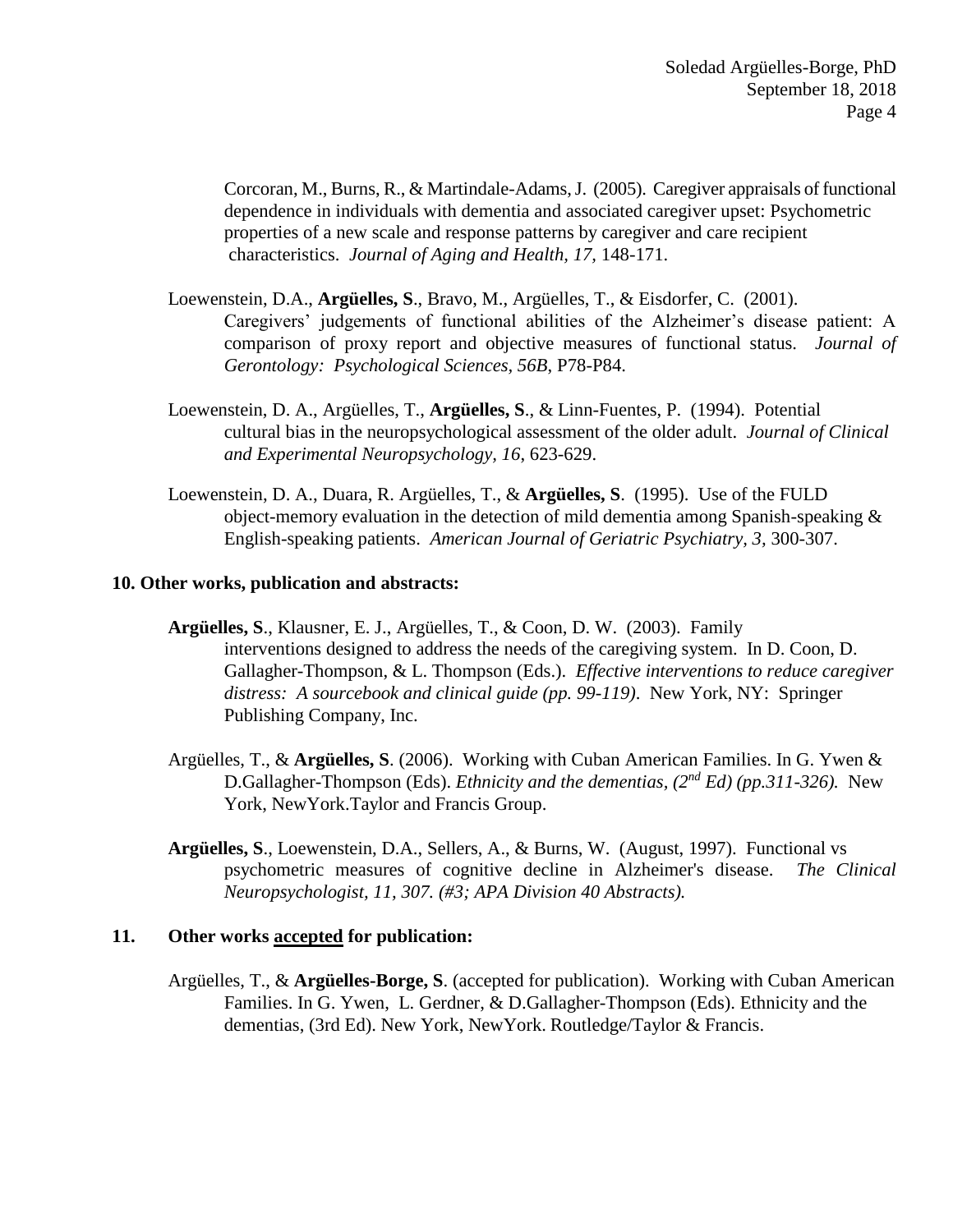## **V. PROFESSIONAL**

## **12. Funded Research Performed (identify the primary investigator, and the amounts and dates of the awards).**

"Standardization of the Caregiver Questionnaire" Minority Fellowship awarded to Soledad Argüelles, PhD (under the parent grant below). Agency: National Institute on Aging Type: U01 AG13297/S1 Period: 11-06-96 - 08-31-98 Role: Minority fellow – Collect, run and analyze data; write findings Objective: Standardize The Caregiver Report of Functional Capacity Questionnaire (CRFP-R).

"Family-Based Interventions for Caregivers" Principal Investigator: Carl Eisdorfer, MD, PhD Agency: National Institute on Aging Type: 5 U01 AG13297-05 Period: 09/15/95 - 08/31/01 Role: Investigator, Project Coordinator, Therapist, Assessor Objective: Evaluate family-based therapies to enhance family support and functioning of caregivers of Alzheimer's disease.

"The InterpreCare System: A Language Intervention Product" Principal Investigator: Ronni S. Sterns, PhD Agency: National Institute on Aging Type: Small Business Innovation Research (SBIR) Grant Phases I & II. Grant #1R43 & 2R44AG14317-01 Period: 04/03/97 – 09/01/00 Role: Consultant, translator Objective: Design and test a language intervention product to improve communication between staff

and residents, quality of life for residents, and levels of job satisfaction for staff in institutional settings.

"Ryan White Title One Grant" Principal Investigator: Dean John G. Clarkson, MD Type: 5H89HA00005-10 Period: 9/1/00 – 2002 Role: HIV Prevention Group Facilitator Objective: Provide care, support, treatment and preventive skills to HIV patients.

"Multi-Site Interventions for Diverse Caregivers" Principal Investigator: Sara J. Czaja, PhD Agency: National Institute on Aging Period: 10/01/01-08/31/04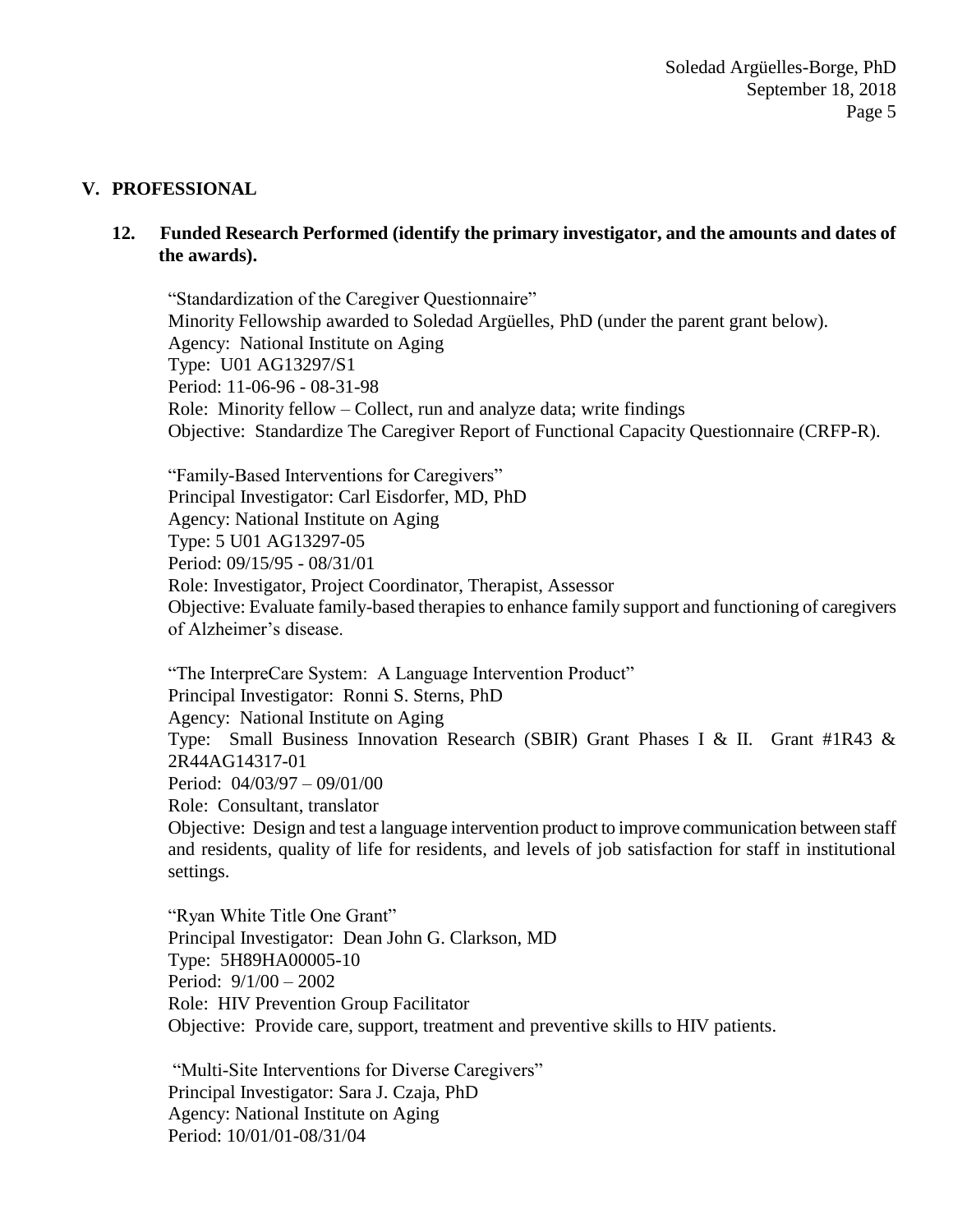Role: Therapist, Investigator Objective: Evaluate family-based therapies to enhance family support and functioning of caregivers of Alzheimer's disease.

## **13. Professional and Honorary Organization**

American Psychological Association, member National Honor Society in Psychology (Psi Chi) Phi Kappa Phi National Honor Society

## **14. Honors and Awards**

Derby Ball Scholarship Recipient, Nova Southeastern University (1990). National Hispanic Scholarship Fund Recipient (1989, 1991, 1992, 1993). Dade County Youth Fair Creative Writing Scholarship Recipient (1987). Who's Who Among Students in American Universities & Colleges (1989). National Dean's List and Florida International University Dean's List (1987, 1988, 1989). Outstanding College Students of America (1989).

## **15. Other Honors and Awards**

Participant in the *Technical Assistance Workshop on Aging Research for Emerging Investigators and Students*, Cincinnati (November, 1997). National Institute on Aging, National Institute of Nursing Research, and the Office of Research on Minority Health.

Participant in an intensive *Grant Writing Training Program* (August, 2001 to June, 2002), University of Miami School of Medicine.

## **16. Post-Doctoral Fellowships**

1996-1998 Post-doctoral Psychology Fellow, Department of Psychiatry and Behavioral Sciences, University of Miami. Supervisors: Carl Eisdorfer, PhD, MD, Mark Rubert, PhD, and Victoria B. Mitrani, PhD, Miami, FL.

### **17. Other Professional Activities**

- 2013-2014 Member of the Editorial Board of the *Online Journal for Emerging Scholarly Research* (Abraham S. Fischler College of Education)
- 2004-2006 Reviewer for journal *Argos* (Journal for the Social Sciences and Humanities at the Universidad Simón Bolívar in Caracas, Venezuela).
- 2004-2006 Member of the International Editorial Board for *Comportamiento* (Psychology journal at Universidad Simón Bolívar in Caracas, Venezuela).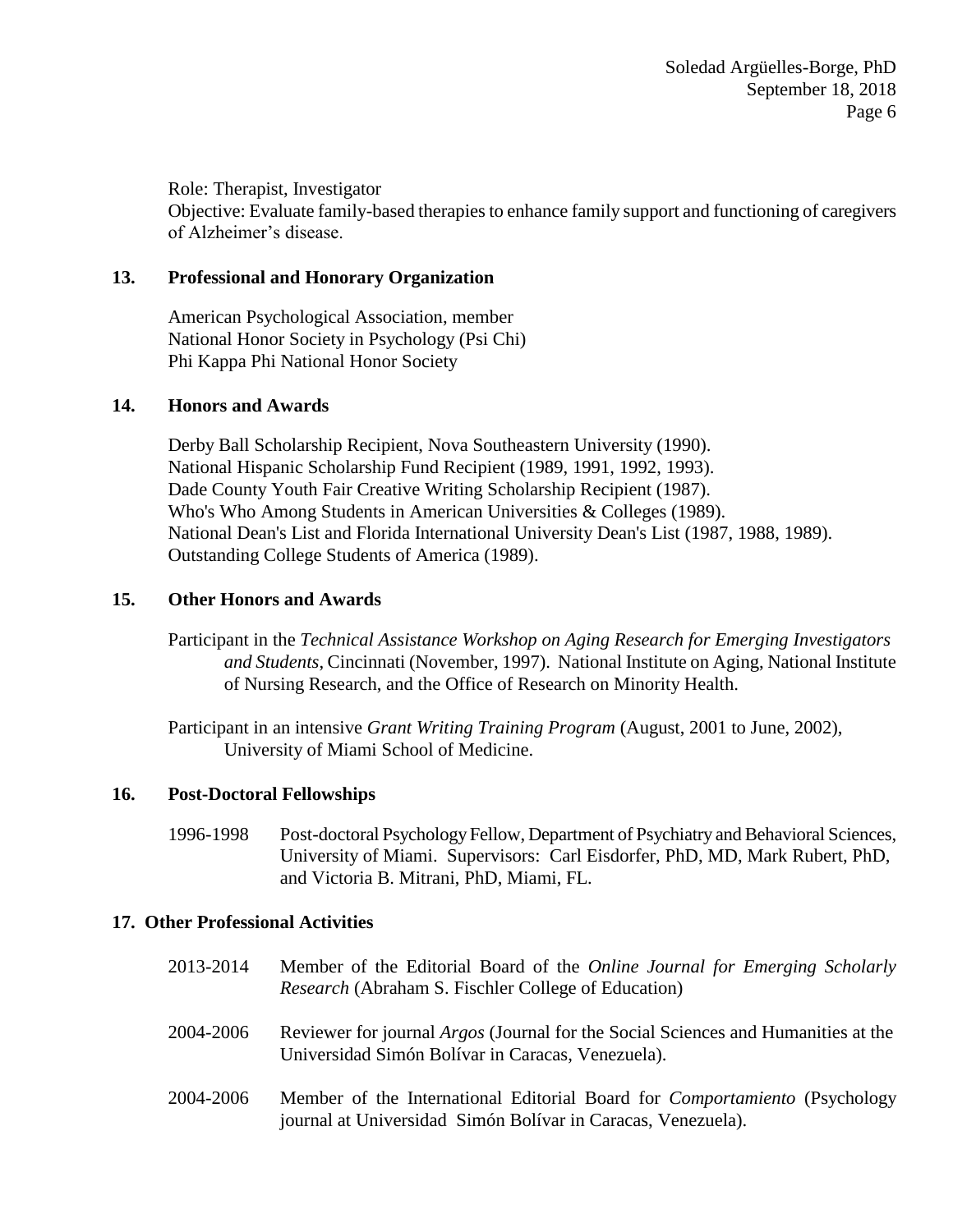**Argüelles, S**. (1996). *Cognitive and functional decline on two neurological subgroups of Alzheimer's disease patients.* Unpublished doctoral dissertation, Nova Southeastern University, Fort Lauderdale, FL.

### **18. Professional Presentations**

- **Argüelles-Borge, S.** (2017, June). Advancements in conceptualizing, diagnosing and treating Culturally diverse clients. Colloquium presented at the College of Psychology, Nova Southeastern University, Fort Lauderdale, FL.
- **Argüelles, S**.**,** Corvea, M., & Rubert, M. (1998, November). Cuban Americans and family therapy: Issues of engagement and treatment. In M. Rubert & M. Ory (Organizers), Four *Different Interventions with Minority Caregivers: Clinical Issues from the Resources for EnhancingAlzheimer's Caregivers Health (REACH) Project*. Symposium conducted at the 51th Annual Scientific Meeting "The Changing Contexts of Aging: Opportunities and Challenges in the New Millennium" for the Gerontological Society of America. Philadelphia, PA.
- **Argüelles, S**., Czaja, S.J., Rubert, M., & Eisdorfer, C. (2001, July). On-the-phone discussion groups in an ethnically diverse sample of caregivers of Alzheimer's individuals. In S. Czaja, C. Eisdorfer, and M. Peláez (organizer and discussants), *Cultural Issues in the Recruitment, Assessment, and Treatment of Ethnically Diverse Alzheimer's Individuals and Caregivers*. Symposium conducted at The 17<sup>th</sup> Congress of the International Association of Gerontology, "Global Aging working together in a Changing World". Vancouver, Canada.
- **Argüelles, S**., Eisdorfer, D., Loewenstein, D.A., & Argüelles, T. (2000, November). Cultural considerations in developing measures to assess caregivers of Alzheimer's disease individuals. In D. Loewenstein & C. Eisdorfer (organizer and discussant), *Critical Methodological Issues in Assessing Alzheimer's Disease Caregivers: Biological, Cognitive and Psychosocial Perspectives*. Symposium conducted at the 53rd Annual Meeting for the Gerontological Society of America, Washington, DC.
- **Argüelles, S**., & Loewenstein, D.A. (2000, March). Caregiver biases on the functional capacity of Alzheimer's disease patients. In C. Eisdorfer & S. Czaja (Co-Chairs), *Strategies to Maximize the Efficacy of Caregiver Interventions*. Symposium presented at the American Association for Geriatric Psychiatry, Miami, FL.
- **Argüelles, S**., & Loewenstein, D.A.(1998, November)**.** Caregiving perceptions of functional abilities of family members with Alzheimer's disease. In S.J. Czaja  $\& C$ . Eisdorfer (Organizers), *Assisting Caregiving Families: Challenges and New Treatments***.** Symposium conducted at the 51st Annual Scientific Meeting. "The Changing Contexts of Aging: Opportunities and Challenges in the New Millennium" for the Gerontological Society of America. Philadelphia, PA.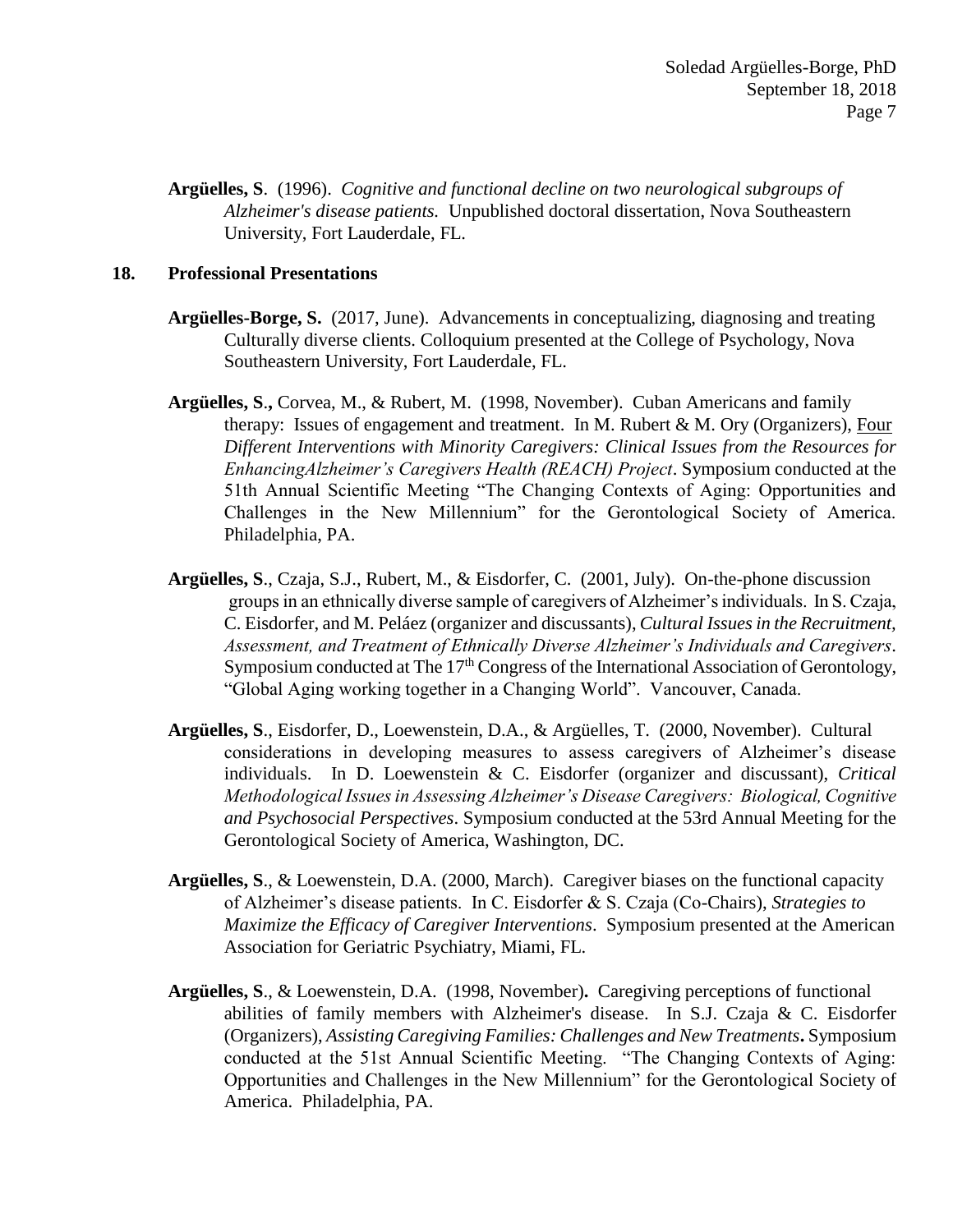- **Argüelles, S**., & Loewenstein, D.A. (1999, November). The impact of three therapeutic interventions on the caregiver's perceptions of functional abilities of family members with Alzheimer's disease. In W. Haley (Discussant), *Strategies to Maximize the Efficacy of Caregiver Interventions.* Symposium conducted at the 52<sup>nd</sup> Annual Scientific Meeting "New Perspectives on Aging in the Post Genome Era" for the Gerontological Society of America. San Francisco, CA.
- **Argüelles, S**., Loewenstein, D.A., Sellers, A. H., & Burns, W. J. (1997, August). *Functional versus psychometric measures of cognitive decline in Alzheimer's disease.* Poster session presented at the Annual Meeting of the American Psychological Association, Chicago, IL.
- **Argüelles, S**., & Silvio, J. (2004, June). Disertaciones doctorales a distancia: La experiencia de estudiantes hispanófonos en una universidad estadounidense. Paper presented at Virtual Educa. Barcelona, Spain.
- Argüelles, T., **Argüelles, S**., & Loewenstein, D.A. (1999). *Impact of subject's native tongue on their ability to recall digits*. In Poster Session entitled "Cognition" held at the 52<sup>nd</sup> Annual Scientific Meeting "New Perspectives on Aging in the Post Genome Era" for the Gerontological Society of America. San Francisco, CA.
- Bedrin, S., & **Argüelles, S.** (2005, August). Integrating psychotherapy services in a family medicine training program: Quality of care implications. Poster session presented at the Annual Meeting of the American Psychological Association, Washington, DC.
- Bucker, A.J., **Argüelles, S**., Ibarra, A., Packer, B. (2003, October). Delivering online research courses to ethnically diverse doctoral students. Symposium presented at the Association for Educational Communications and Technology (AECT). Anaheim, CA
- Eisdorfer, C., Czaja, S.J., Szapocznik, J., Rubert, M., Mitrani, V., Loewenstein, D.A., **Argüelles, S**., & Argüelles, T. (1998, December). *Family-based interventions for caregivers of Alzheimer's patients.* Poster session presented at the 4th Annual Departmental (Psychiatry and Behavioral Sciences) Poster Session. Miami, FL
- Loewenstein, D.A., **Argüelles, S**., & Eisdorfer, C. (1999, November). Biased caregiver judgements of functional capacity and the relationship to perceived burden and psychological distress.In W. Haley (Discussant), Strategies to Maximize the Efficacy of Caregiver Interventions. Symposium conducted at the 52<sup>nd</sup> Annual Scientific Meeting "New Perspectives on Aging in the Post Genome Era" for the Gerontological Society of America. San Francisco, CA.
- Loewenstein, D.A., **Argüelles, S**., Eisdorfer, D., Argüelles, T. (2000, November). Methodological issues in examining mediators of distress among Alzheimer's disease caregivers. In D. Loewenstein & C. Eisdorfer (organizer and discussant), *Critical Methodological Issues in Assessing Alzheimer's Disease Caregivers: Biological, Cognitive and Psychosocial*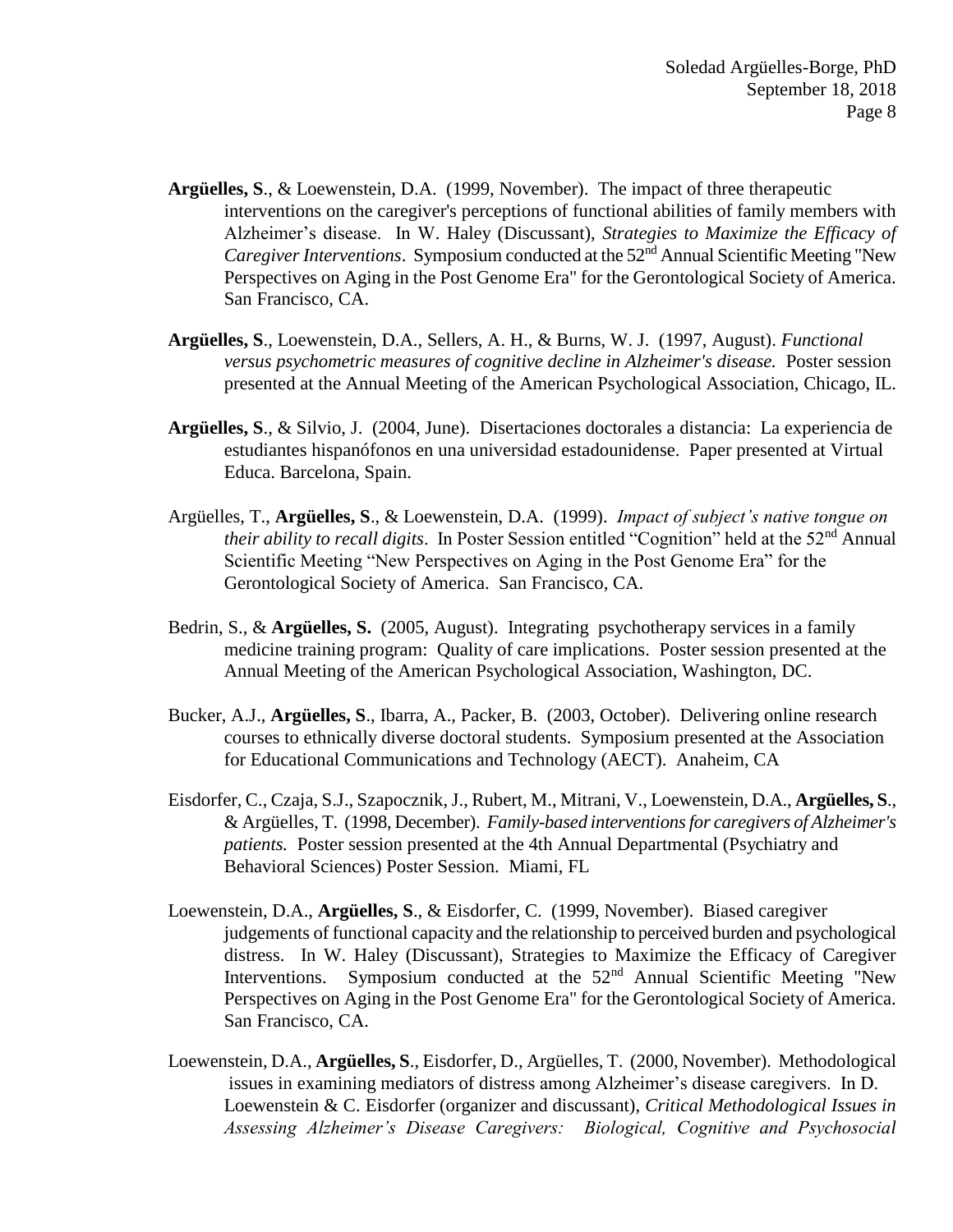*Perspectives*. Symposium conducted at the 53rd Annual Meeting for the Gerontological Society of America, Washington, DC.

Molina, G., **Argüelles, S**., Kato, M., Quesada, G., & Currier, M.B. (2001, November). *Correlation Between Suicidal Ideation, Psychiatric Co-morbidities, & Length of Infection in HIVseropositive Patients.* Poster presented at the Annual Meeting of the Academy of Psychosomatic Medicine, San Antonio, Texas.

## **VI. TEACHING**

### **19. Teaching Specialization**

#### (07/2016-present) **Nova Southeastern University, College of Psychology**

*Adult Psychopathology (Doctoral) Developmental-Adult and Older Adult (Doctoral) Research and Evaluation for Counselors (Master) Case Conceptualization (Doctoral) Consultation and Supervision (Doctoral) Advanced Cross-cultural Counseling (Doctoral) Advanced Cognitive Behavioral Therapy (Doctoral)*

#### (2001-present) **Nova Southeastern University, Abraham S. Fischler College of Education** (Most courses were also taught in Spanish)

*Methods of Inquiry (Doctoral) Survey Methods (Doctoral) Statistical Methods (Doctoral) Measurement, Testing, and Assessment (Doctoral) Program Evaluation & Policy Analysis (Doctoral) Research and Evaluation I ((Doctoral) Research and Evaluation II (Doctoral) Research Design & Methods (Doctoral and Master) Foundations of Leadership and Management (Doctoral) Theories of Learning (Doctoral) Current Research in Human Development (Specialist) Assessment of Learning (Master)*

## (2014-2016) **Nova Southeastern University, Department of Speech- Language Pathology; College Of Health Care Science; Health Professions Division**

*Research Methods (Master and Bachelor)*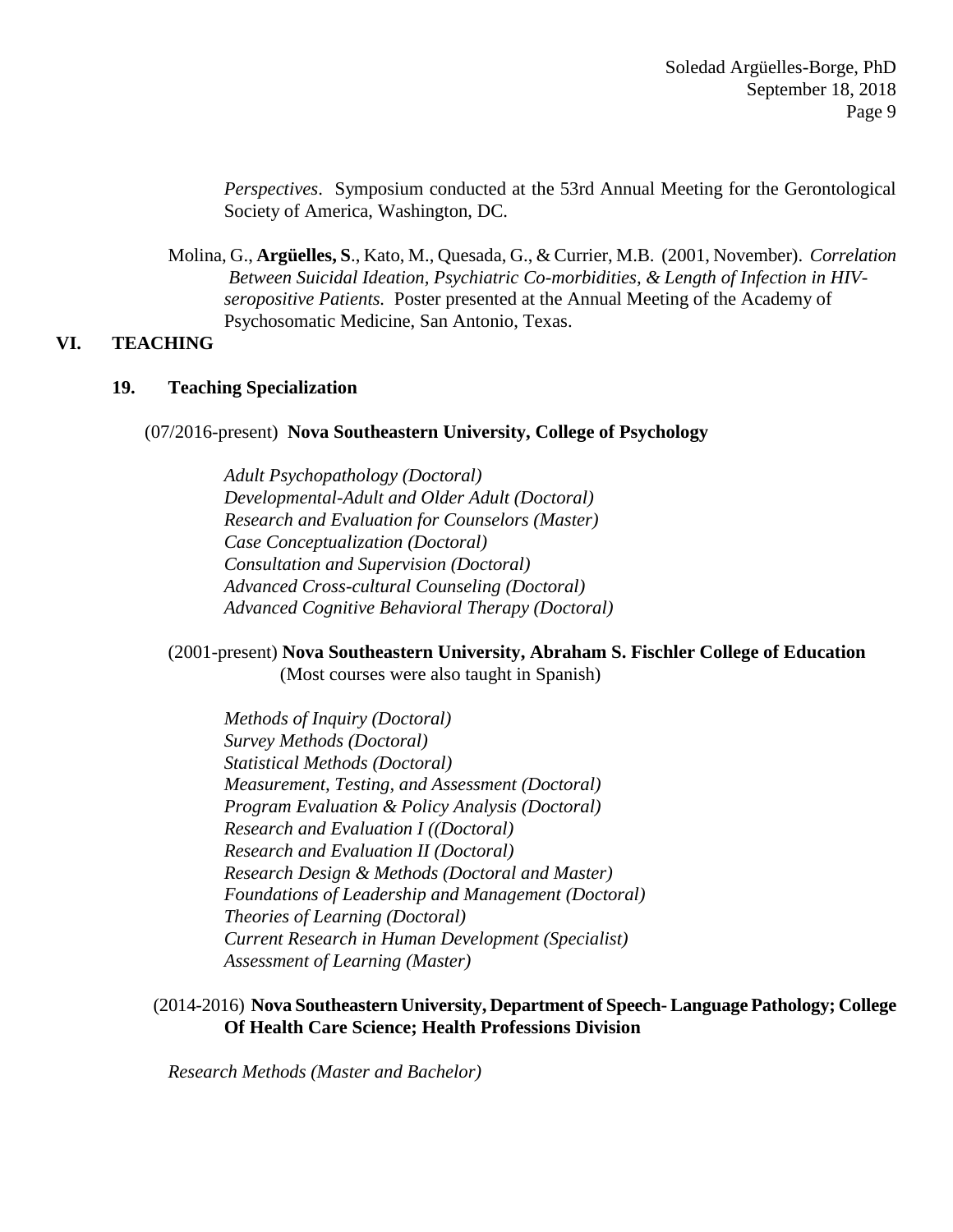## (1993-2001) **Florida International University, Miami, FL**

*Psychotherapy (bachelor) Introduction to Psychology (bachelor) Cognitive Processes (bachelor) Psychology of Adolescence (bachelor) Personal Adjustment (bachelor)*

## **20. Thesis and Dissertation Advising/Post-doctoral clinical student supervision**

| 2018 | Dissertation committee member to psychology doctoral student |  |  |  |
|------|--------------------------------------------------------------|--|--|--|
|      |                                                              |  |  |  |

- 2018 Dissertation committee chair to a Speech Language doctoral student from Dr. Pallavi Patel College of Health Care Sciences, Nova Southeastern University, FL
- 2017-present First or second reader to clinical psychology students' directed studies
- 2016-present Intensive clinical supervisor to clinical psychology students
- 2003-present Dissertation committee member of doctoral education students
- 2016-present Dissertation chair to doctoral education students in UNAN (Managua, Nicaragua)
- 2005 Dissertation committee member of one education doctoral student in UPEL (Caracas, Venezuela)
- 2004–2006 Clinical supervisor to psychology post-doctoral fellows (Nova Southeastern University; Abraham S. Fischler College of Education)
- 8/99-12/02 Clinical supervisor to psychology post-doctoral fellows (University of Miami)

## **VII. SERVICE**

### **21. University Committee and Administrative Responsibilities**

- 2015-present Member of the SLPD Curriculum Committee for the Department of Speech-Language Pathology; College of Health Care Science; Health Professions Division at Nova Southeastern University
- 2016-present Admissions Committee Member for the Doctorate in Clinical Psychology; College of Psychology
- 2016 NSU's Internal Review Committee outside member for Degree Accreditation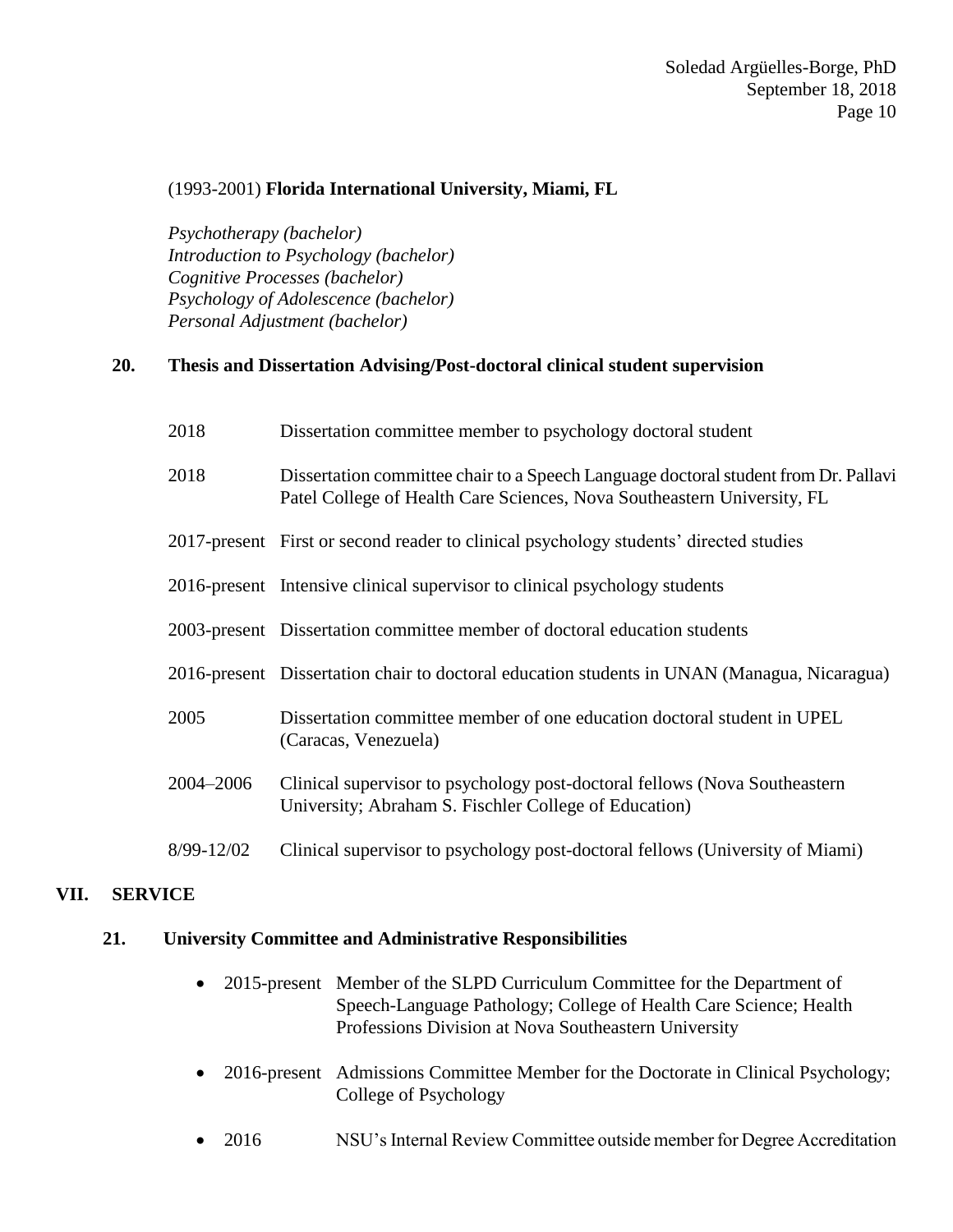## Soledad Argüelles-Borge, PhD September 18, 2018 Page 11

- 2016 CAEP committee member; Abraham S. Fischler College of Education
- 2016 Rank and Promotion Committee member; Abraham S. Fischler College of Education
- 2012-2016 Chair, selection committee for the Dr. Charles L. Faires Dissertation of Distinction Award, Abraham S. Fischler College of Education
- 2014-2015 Chair of the Applied Research Center Plagiarism Committee of the Abraham S. Fischler College of Education
- 2013-2015 Member of the Abraham S. Fischler College of Education's Doctoral Curriculum Committee
- 2005 & 2014 Member of Peer Review Committee
- 2006–2009 Member of Abraham S. Fischler's Quality Enhancement Plan
- 2005-2006 Member of the Policy Setting Board for the Abraham S. Fischler College of Education
- 2004-2016 Reviewer for the President's Faculty Research and Development Grants at Nova Southeastern University (most years)
- 2003-2004 Peer Reviewer of 2003-2004 Abraham S. Fischler College of Education
- 2003-2004 Faculty Meeting Facilitator of Abraham S. Fischler College of Education Culture Focus Groups
- 2003-2008 Committee member for the project to develop the capacity of Abraham S. Fischler College of Education faculty in submitting applications to the President's Faculty Research and Development Grants
- 1997-2002 REACH Grant --Assist with the day-to-day management of the grant. This includes training of other grant personnel, organizing/coordinating through conference calls with the other grant sites and the Coordinating Center, developing and translating psychosocial measures, assisting in manual writing, collecting and archiving the team's publications.
- 2001-2002 Postdoctoral Psychology Fellowship Committee Member--Coordinate the admission of the psychology fellows, the performance of both fellows and supervisors, and the overall activities of the psychology postdoctoral fellowship program.